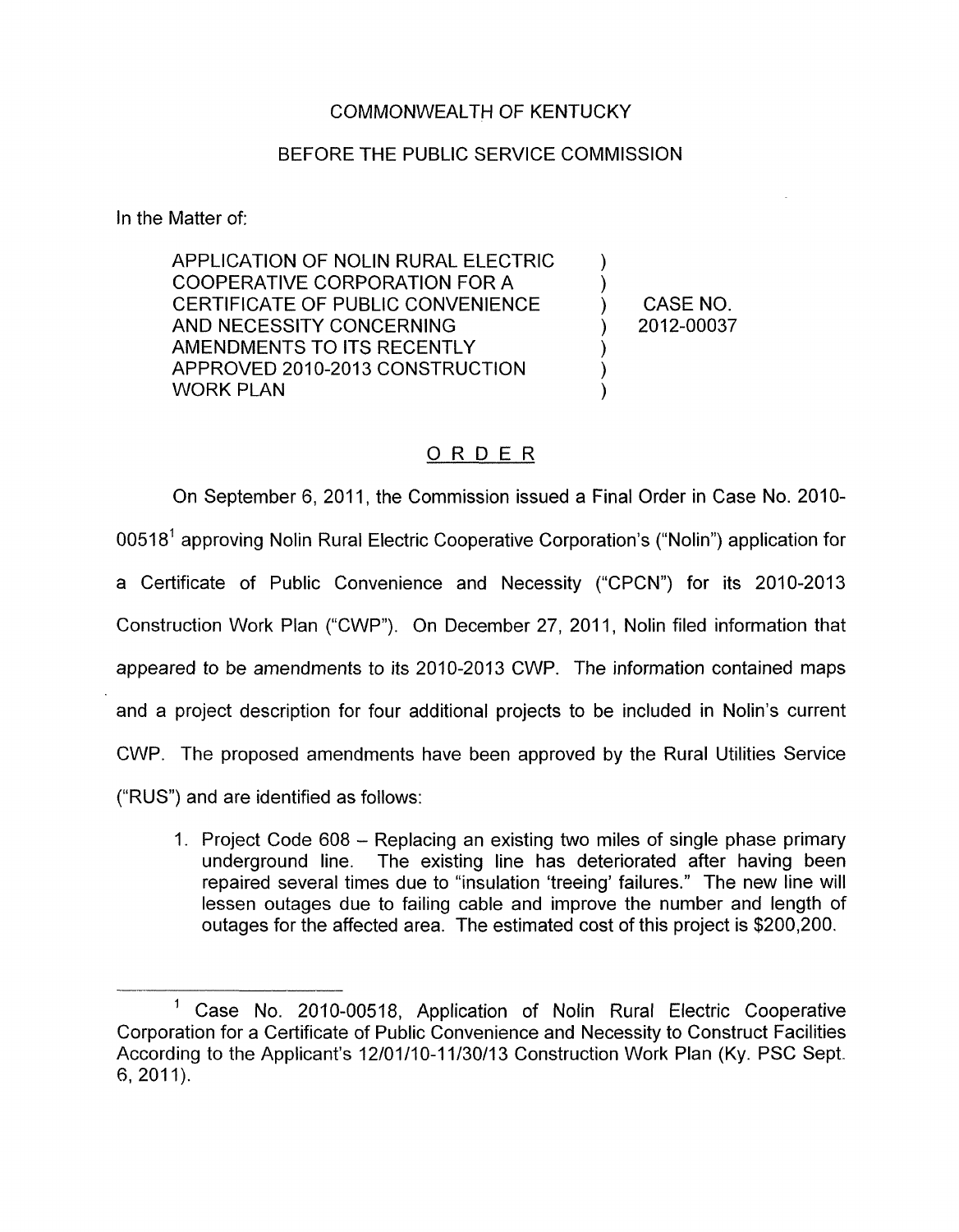- 2. Project Code 334 Replacing an existing half-mile of single phase primary overhead #4 ACSR line. The existing **#4** ASCR wire has deteriorated which has been repaired many times. The new line will lessen outages due to failing wire and improve the number and length of outages for the affected area. The estimated cost of this project is \$19,029.
- 3. Project Code 610.4 Converting and relocating an existing 1.4 mile three phase line. The relocation of the line is due to the highway along that area being relocated. The estimated cost of this project is \$1 10,551.
- 4. Project Code 610.5 Converting and relocating an existing 3.1 mile three phase line. The relocation of a highway requires that the line be modified. The estimated cost of this project is \$244,791.

On January 5, 2012, Nolin made a second filing of information containing what appeared to be additional amendments to its current CWP. The information contained maps and a project description of the two additional projects to be included in Nolin's 2010-2013 CWP. The proposed amendments have been approved by RUS and are

identified as follows:

- 1. Project Code 610.6 Relocating an existing .2 mile three phase line and an existing 1 mile single phase line feeding a developing section of the Fort Knox area. The relocation of a highway in the affected area necessitated the relocation of the existing facilities. The estimated cost of this project is \$75,294.
- 2. Project Code 611.4 Relocating, reconductoring, and pole changes associated with a single phase #4 ACSR to #2 ACSR and 1/0 URD. The existing line was difficult to maintain due to the presence of cultivated fields. The estimated cost of this project is \$52,004.

Having reviewed the filing and being otherwise sufficiently advised, the Commission deems these filings to be a request for a CPCN by Nolin to amend its 2010-2013 CWP to include the additional projects listed above and will establish this proceeding to formally address the request. The Commission finds that the proposed improvements and additions to be constructed by Nolin are necessary to provide adequate and reliable electric service to existing customers and anticipated new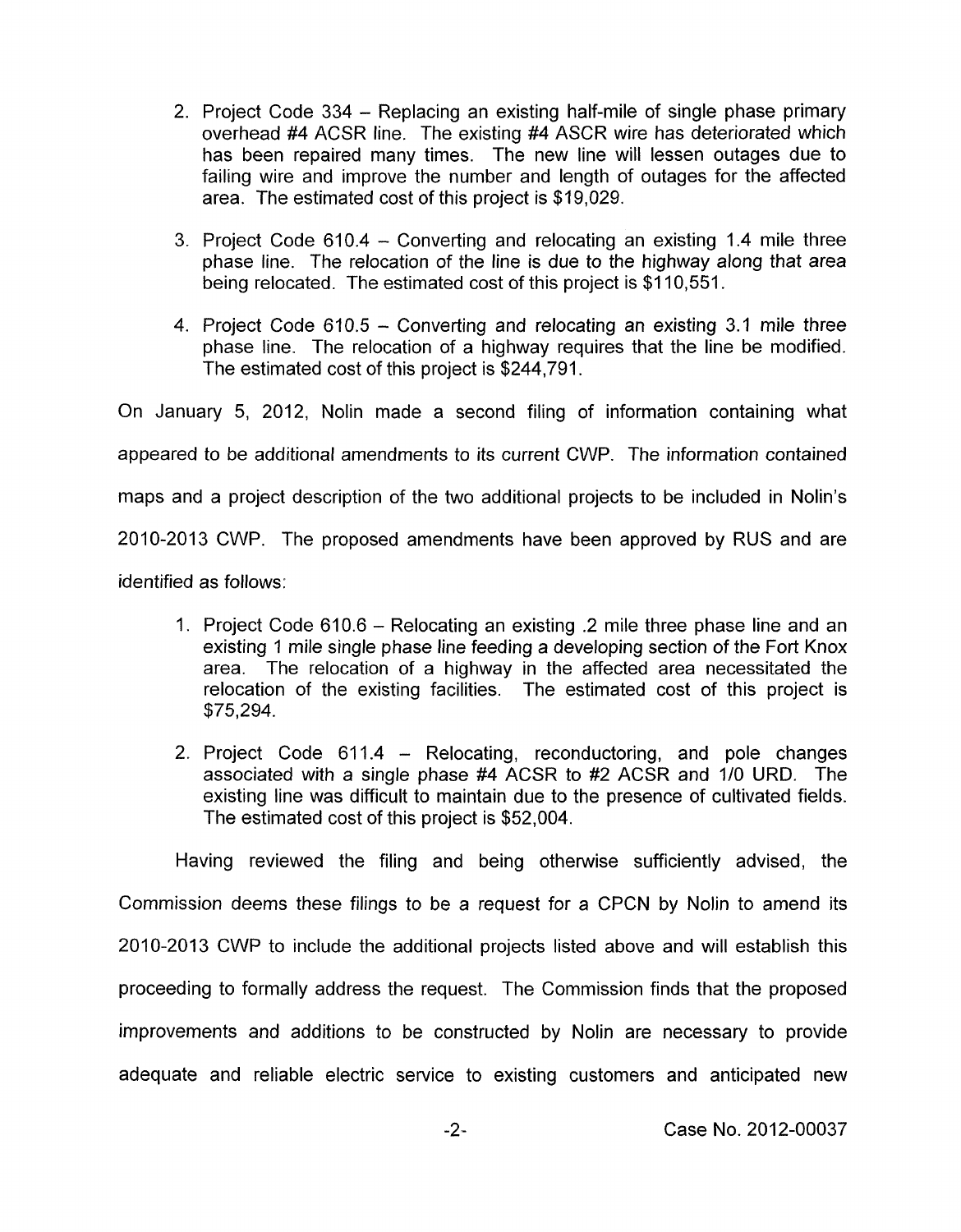customers. Therefore, the Commission approves Nolin's proposed amendments to its current 2010-2013 CWP and will grant Nolin a CPCN authorizing the construction and improvements described therein.

IT IS THEREFORE ORDERED that Nolin is granted a Certificate of Public Convenience and Necessity to construct the facilities described in the above-mentioned amendments to Nolin's approved 2010-2013 Construction Work Plan.

By the Commission



**ATT** Director

Case No. 2012-00037